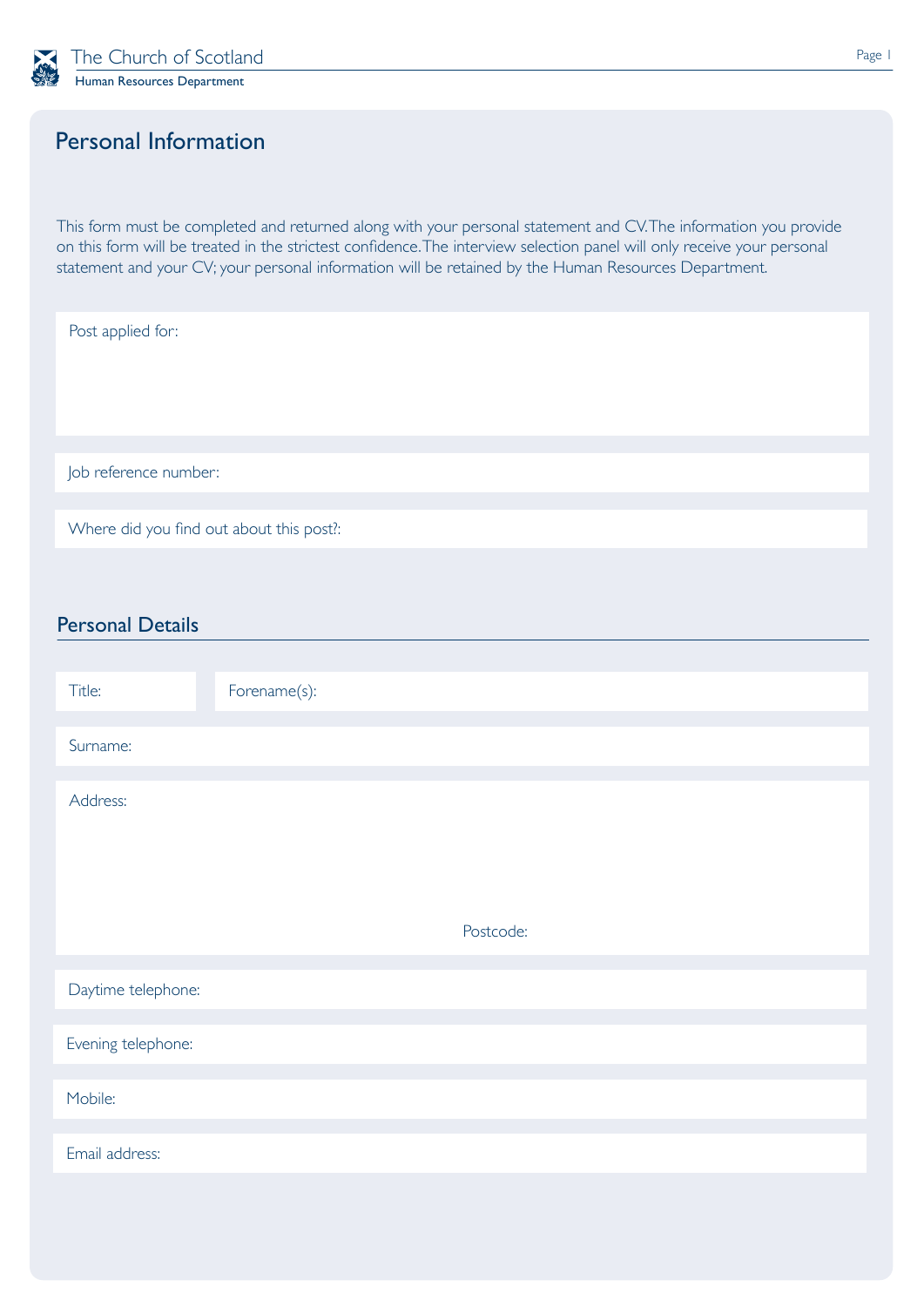

## Personal Information

### Right to Work in the UK

It is a criminal offence for an employer to employ those who do not have permission to work in the UK. You will be asked to provide relevant and original documents for verification before being issued any unconditional offer of employment.

|                                                                                                                                                                                                                                                                                                        | Yes | No |
|--------------------------------------------------------------------------------------------------------------------------------------------------------------------------------------------------------------------------------------------------------------------------------------------------------|-----|----|
| I. Do you have an on-going right to work in the UK (e.g. a British Citizen, an individual from<br>Switzerland or EEA countries who have 'settled status' under the EU Settlement Scheme or can<br>stay indefinitely in the UK)?                                                                        |     |    |
|                                                                                                                                                                                                                                                                                                        |     |    |
| 2. Do you have a time limited right to work in the UK (e.g. an EEA citizen who has 'pre-settled<br>status' under the EU Settlement Scheme, or are an individual on one of the following visas: Skilled<br>Worker, Student, Youth Mobility, Ancestry, Spouse, Dependant, Global Talent)?                |     |    |
|                                                                                                                                                                                                                                                                                                        |     |    |
| 3. If you are from Switzerland or an EEA country and have applied to the EU Settlement Scheme, or if you are<br>already in the UK and have made your visa application please provide your share code.                                                                                                  |     |    |
|                                                                                                                                                                                                                                                                                                        |     |    |
| <b>OR</b>                                                                                                                                                                                                                                                                                              |     |    |
|                                                                                                                                                                                                                                                                                                        | Yes | No |
| 4. Are there any restrictions to your residence in the UK that might affect your right to take up<br>employment in the UK?                                                                                                                                                                             |     |    |
|                                                                                                                                                                                                                                                                                                        |     |    |
| 5. If you were successful in your application, would you require a certificate of sponsorship prior to<br>taking up employment in the UK?                                                                                                                                                              |     |    |
|                                                                                                                                                                                                                                                                                                        |     |    |
|                                                                                                                                                                                                                                                                                                        |     |    |
| <b>Rehabilitation of Offenders Act 1974</b>                                                                                                                                                                                                                                                            |     |    |
| The provisions of the above Act provide protection to people with a criminal record from being discriminated against<br>when applying for jobs and from dismissal for the reason of a conviction that has been 'spent'.<br>We require all applicants to declare any convictions that have not expired. |     |    |
|                                                                                                                                                                                                                                                                                                        | Yes | No |
| Do you have a conviction which has not been 'spent'?                                                                                                                                                                                                                                                   |     |    |
|                                                                                                                                                                                                                                                                                                        |     |    |
| If yes, please give details of the date(s) of offence(s) and sentence(s) passed:                                                                                                                                                                                                                       |     |    |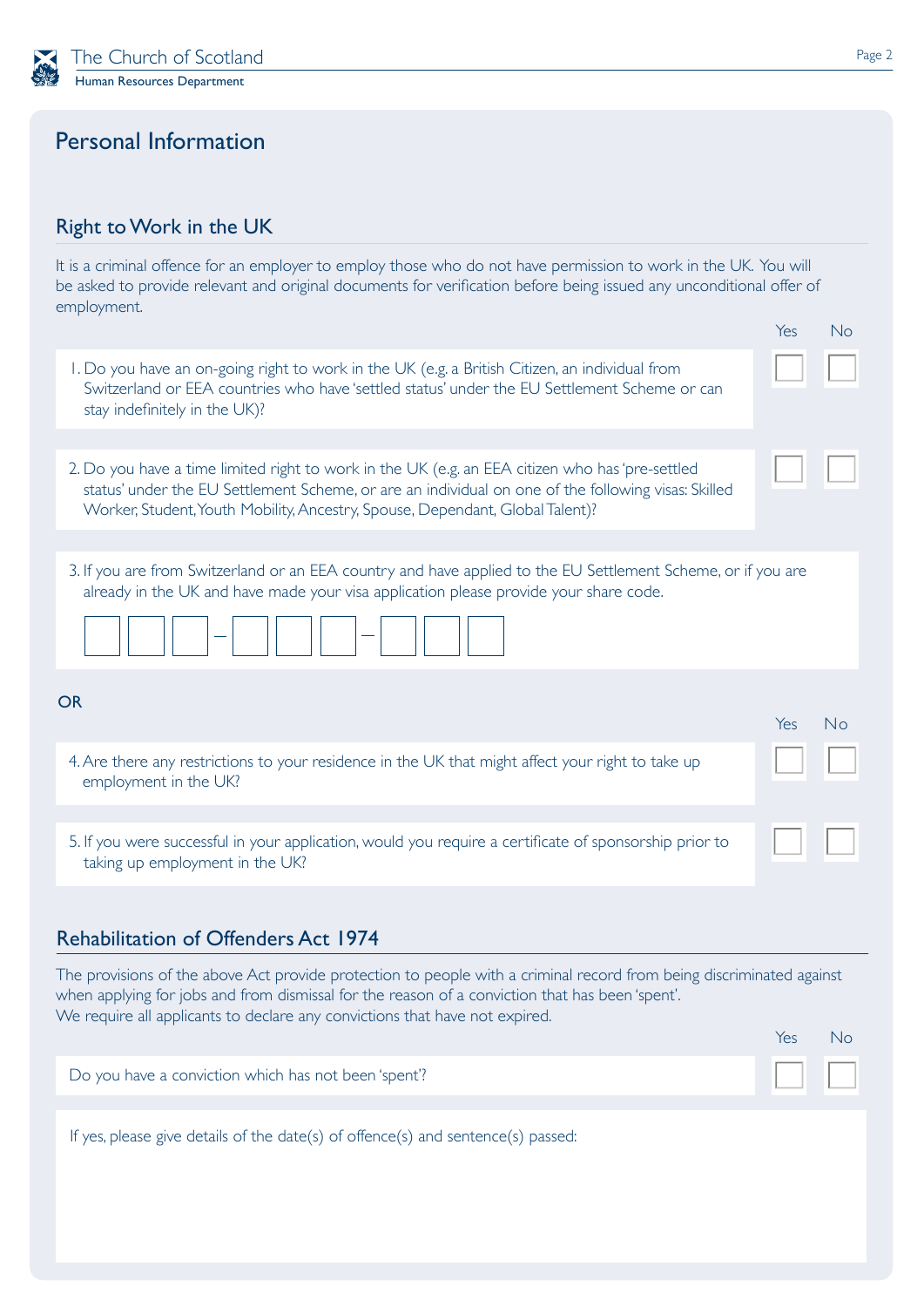

# Part B

# Personal Information Equal Opportunity Monitoring Form (Strictly Confidential)

2. Gender \*Please specify **5. Disability** 

Do you consider yourself disabled as defined by Equality Act 2010?

Do you have a physical or mental impairment which has a substantial and long term adverse effect on your ability to carry out normal day to day activities?

| 3. Sexual Orientation |  | $\overline{\phantom{a}}$<br><b>Yes</b><br>Nc                |
|-----------------------|--|-------------------------------------------------------------|
| Bisexual              |  |                                                             |
| Gay                   |  | *If yes, please state briefly the nature of your disability |
| Heterosexual          |  |                                                             |
| Lesbian               |  |                                                             |
| Other                 |  |                                                             |

| 4. Religion                  | 6. Personal Status |
|------------------------------|--------------------|
| <b>Buddhist</b>              | Civil Partnership  |
| Church of Scotland           | Co-habiting        |
| Hindu                        | Divorced           |
| Jewish                       | Married            |
| Muslim                       | Separated          |
| None                         | Single             |
| Other Christian Denomination | Widowed            |
| Sikh                         | Other              |
| Other Religion*              |                    |
| $\sim$<br>SMED 1             |                    |

| 6. Personal Status |  |
|--------------------|--|
| Civil Partnership  |  |
| Co-habiting        |  |
| Divorced           |  |
| Married            |  |
| Separated          |  |
| Single             |  |
| Widowed            |  |
| ther               |  |

\*Please specify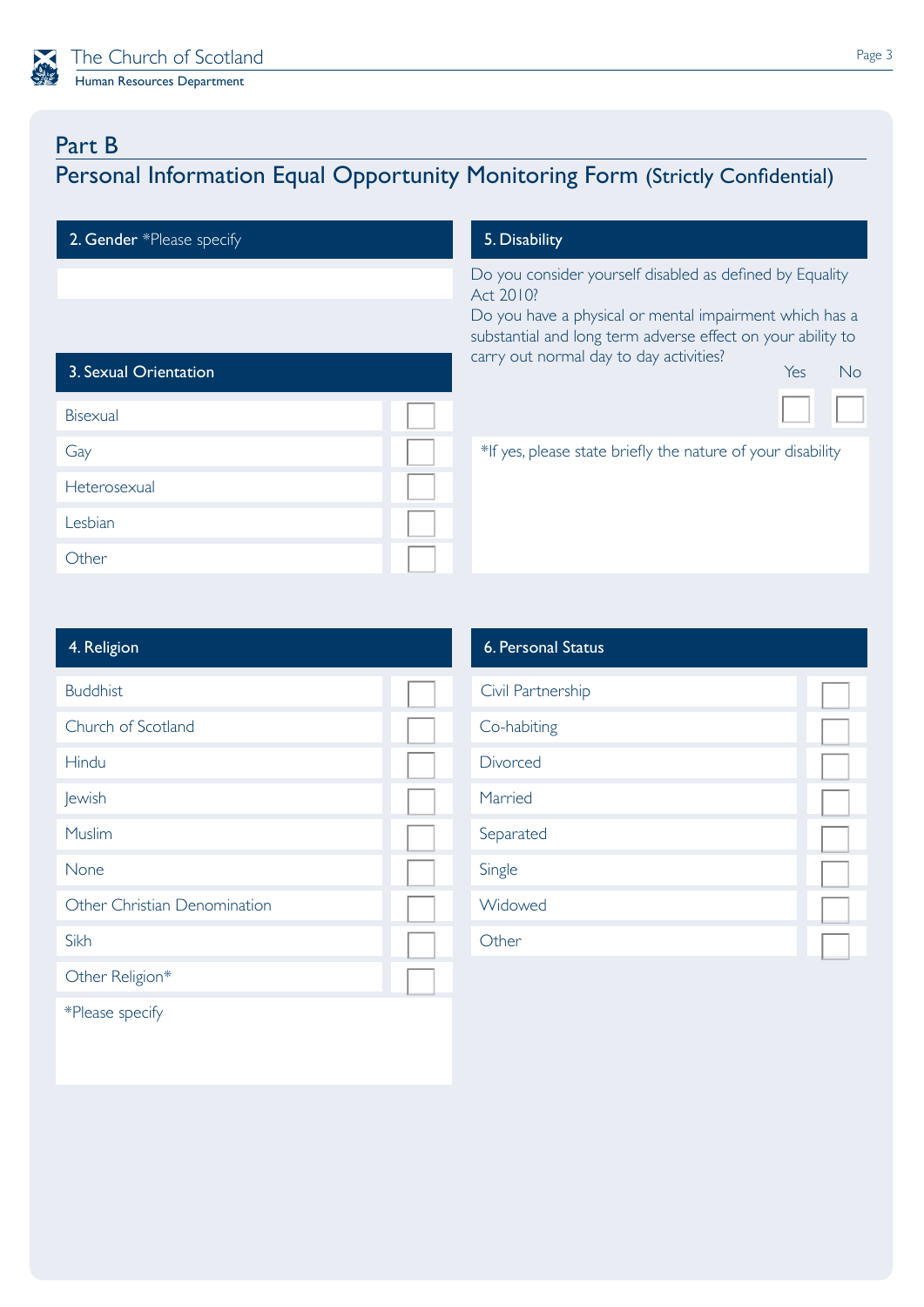

# Personal Information Equal Opportunity Monitoring Form (Strictly Confidential)

The Church of Scotland is committed to a policy of equal opportunities and ensuring that candidates are recruited, trained and promoted on the basis of ability, the requirements of the job and the need to maintain an efficient and effective service.

All information will be treated in the strictest confidence. Your personal information will be kept separate from your personal statement and CV and will be stored separately in the HR Dept and will form no part of the interview process.

| Name of candidate:   |                   |                |
|----------------------|-------------------|----------------|
| Post applied for:    |                   | Date of birth: |
| Present nationality: | Country of birth: |                |

#### 1. Ethnic Group

Choose one section from A to E, then tick the appropriate box to indicate your ethnic background.

| A. White                                                                       |  | C. Mixed                                                                       |  |
|--------------------------------------------------------------------------------|--|--------------------------------------------------------------------------------|--|
| Scottish                                                                       |  | Any Mixed background*                                                          |  |
| English                                                                        |  | *Please specify                                                                |  |
| Welsh                                                                          |  |                                                                                |  |
| <b>Irish</b>                                                                   |  | D. Black, Black Scottish, Black English, Black Welsh<br>or other Black British |  |
| Any other White background*                                                    |  |                                                                                |  |
| *Please specify                                                                |  | Caribbean                                                                      |  |
|                                                                                |  | African                                                                        |  |
| B. Asian, Asian Scottish, Asian English, Asian Welsh<br>or other Asian British |  | Any other Black background*                                                    |  |
| Indian                                                                         |  | *Please specify                                                                |  |
| Pakistani                                                                      |  | E. Other ethnic background                                                     |  |
| Bangladeshi                                                                    |  | Any other background*                                                          |  |
| Chinese                                                                        |  | *Please specify                                                                |  |
| Any other Asian background*                                                    |  |                                                                                |  |
| *Please specify                                                                |  |                                                                                |  |